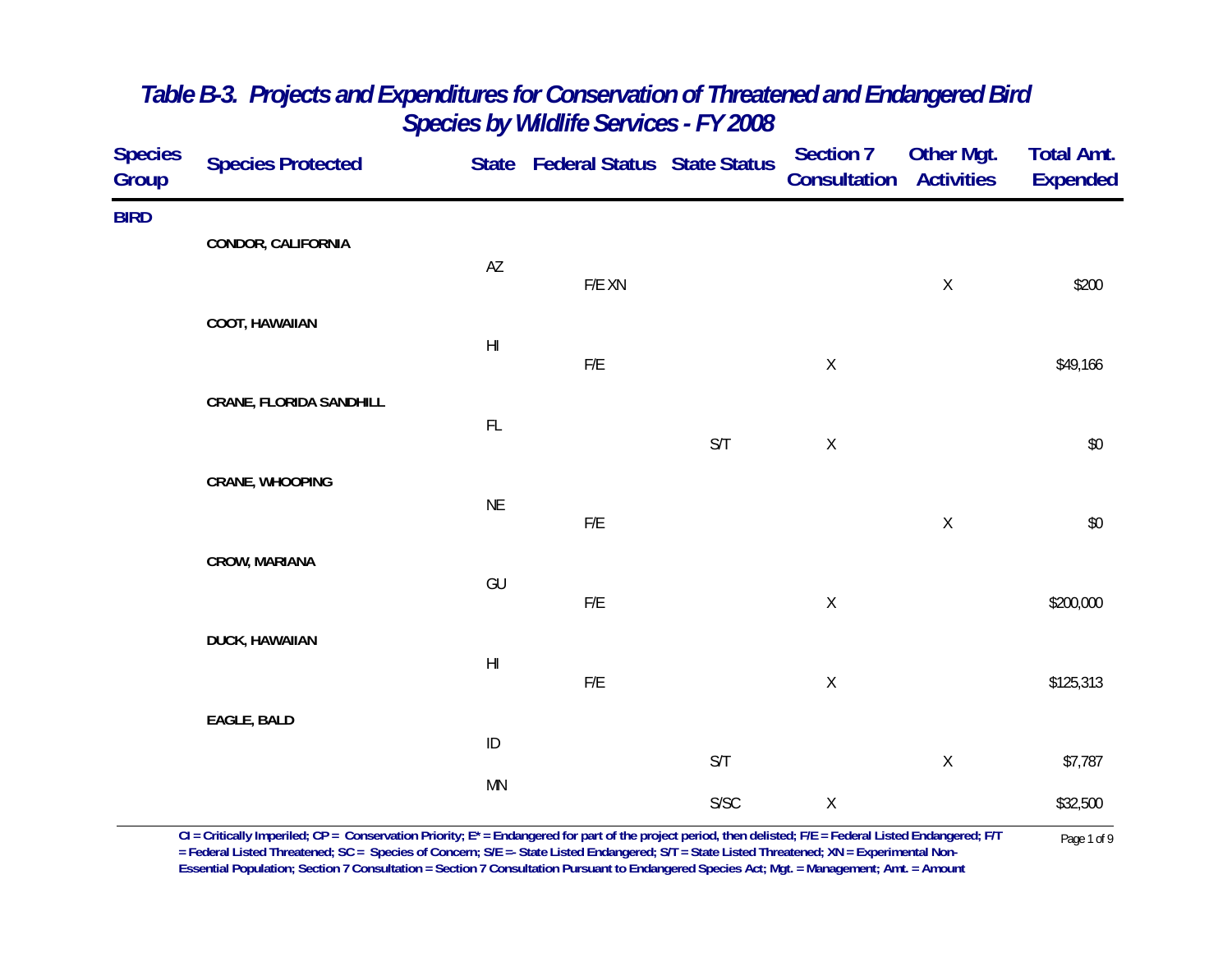| <b>Species</b><br>Group | <b>Species Protected</b> |                        | State Federal Status State Status |                         | <b>Section 7</b><br>Consultation | Other Mgt.<br><b>Activities</b> | <b>Total Amt.</b><br><b>Expended</b> |
|-------------------------|--------------------------|------------------------|-----------------------------------|-------------------------|----------------------------------|---------------------------------|--------------------------------------|
| <b>BIRD</b>             |                          |                        |                                   |                         |                                  |                                 |                                      |
|                         | EAGLE, BALD              | $\sf NE$               |                                   | $\mathsf{S}/\mathsf{E}$ |                                  | $\mathsf X$                     | $\$0$                                |
|                         |                          | OR                     | $\mathsf{F}/\mathsf{T}$           |                         |                                  | Χ                               | \$4,000                              |
|                         |                          | PA                     | F/T                               | $\mathsf{S}/\mathsf{E}$ | $\mathsf X$                      |                                 | \$1,050                              |
|                         |                          | <b>WY</b>              | $\mathsf{N}/\mathsf{A}$           | NG                      | $\mathsf X$                      |                                 | \$48                                 |
|                         | EGRET, GREAT             |                        |                                   |                         |                                  |                                 |                                      |
|                         |                          | $\mathsf{W}\mathsf{I}$ |                                   | S/T                     | $\mathsf X$                      |                                 | \$2,500                              |
|                         | EIDER, STELLER'S         | AK                     |                                   |                         |                                  |                                 |                                      |
|                         |                          |                        | $\mathsf{F}/\mathsf{T}$           | S/SC                    | $\mathsf X$                      |                                 | \$22,984                             |
|                         | <b>FALCON, PEREGRINE</b> | WI                     |                                   |                         |                                  |                                 |                                      |
|                         | FLYCATCHER, SW WILLOW    |                        |                                   | $\mathsf{S}/\mathsf{E}$ |                                  | $\mathsf X$                     | $\$0$                                |
|                         |                          | $\mathsf{A}\mathsf{Z}$ | ${\sf F/E}$                       |                         |                                  | $\mathsf X$                     | \$1,355                              |
|                         | GOOSE, HAWAIIAN          |                        |                                   |                         |                                  |                                 |                                      |
|                         |                          | $\mathsf{H}\mathsf{I}$ |                                   |                         |                                  |                                 |                                      |

 $CI = Critically$  Imperiled;  $CP = \text{Conservation Priority}; E^* = \text{Endangered for part of the project period, then deleted; F/E = Federal listed Endanged; F/T = \text{Pederal Listed Thread, F/T} = \text{Pageral Instead; FCE = \text{Spherical, FCE} = \text{Pageral Listed Thread, FCE = \text{Spherical, FCE} = \text{Pageral Listed Thread, FCE = \text{Spherical, FCE}} = \text{Pageral Listed Thread, FCE = \text{Spherical, FCE} = \text{Pageral Listed Thread, FCE = \text{Spherical, FCE} = \text{Pageral Listed Thread, FCE = \text{Spherical, FCE}} = \text{Pageral Listed Thread, FCE =$ **Essential Population; Section 7 Consultation = Section 7 Consultation Pursuant to Endangered Species Act; Mgt. = Management; Amt. = Amount**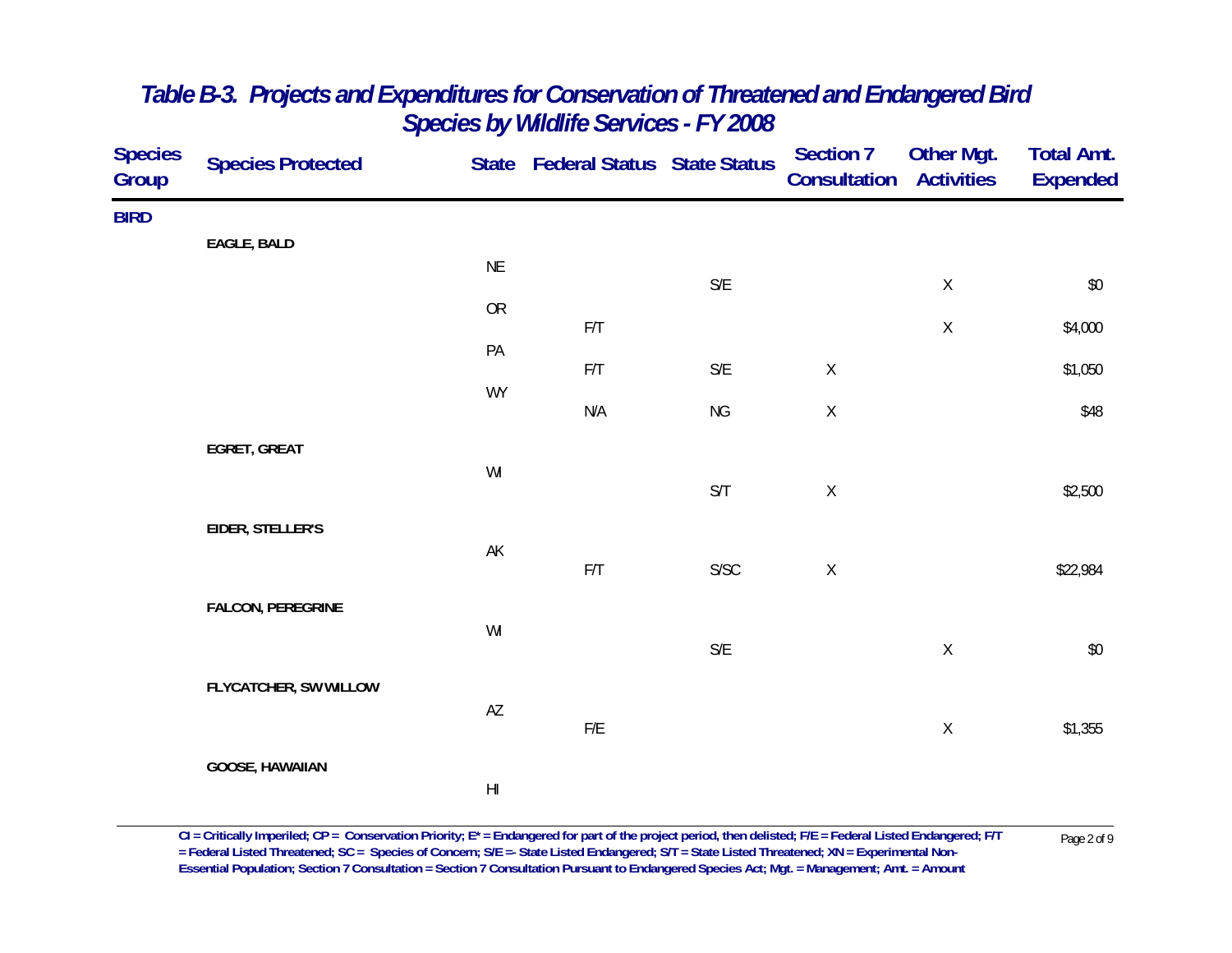| <b>Species</b><br>Group | <b>Species Protected</b>     |                        | State Federal Status State Status |                         | <b>Section 7</b><br>Consultation | Other Mgt.<br><b>Activities</b> | <b>Total Amt.</b><br><b>Expended</b> |
|-------------------------|------------------------------|------------------------|-----------------------------------|-------------------------|----------------------------------|---------------------------------|--------------------------------------|
| <b>BIRD</b>             | <b>GOOSE, HAWAIIAN</b>       | H <sub>l</sub>         |                                   |                         |                                  |                                 |                                      |
|                         | <b>GROUSE, GUNNISON SAGE</b> |                        | $\mathsf{F}/\mathsf{E}$           |                         | $\mathsf X$                      |                                 | \$6,559                              |
|                         | HAWK, HAWAIIAN               | UT                     |                                   | $S/S$                   | $\mathsf X$                      |                                 | \$13,500                             |
|                         |                              | H                      | $\mathsf{F}/\mathsf{E}$           |                         | $\mathsf X$                      |                                 | \$2,039                              |
|                         | MOORHEN, HAWAIIAN COMMON     | $\mathsf{H}\mathsf{I}$ | $\mathsf{F}/\mathsf{E}$           |                         | $\mathsf X$                      |                                 | \$47,127                             |
|                         | MURRELET, MARBLED            | CA                     | $\mathsf{F}/\mathsf{T}$           | $\mathsf{S}/\mathsf{E}$ | $\mathsf X$                      |                                 | \$11,953                             |
|                         | PELICAN, AMERICAN WHITE      | WI                     |                                   |                         |                                  |                                 |                                      |
|                         | PELICAN, BROWN               |                        |                                   | $\mathsf{S}/\mathsf{T}$ | $\mathsf X$                      |                                 | \$2,500                              |
|                         | PLOVER, PIPING               | TX                     | $\mathsf{F}/\mathsf{E}$           | $\mathsf{S}/\mathsf{E}$ | $\mathsf X$                      |                                 | \$2,730                              |

 $CI = Critically$  Imperiled;  $CP = \text{Conservation Priority}; E^* = \text{Endangered for part of the project period, then deleted; F/E = Federal listed Endanged; F/T  
= Federal listed Thread, SC = Species of \text{Concern}; S/E = State listed Endanged; S/T = State Listed Thread and P/T = Experimental Non-$ **Essential Population; Section 7 Consultation = Section 7 Consultation Pursuant to Endangered Species Act; Mgt. = Management; Amt. = Amount**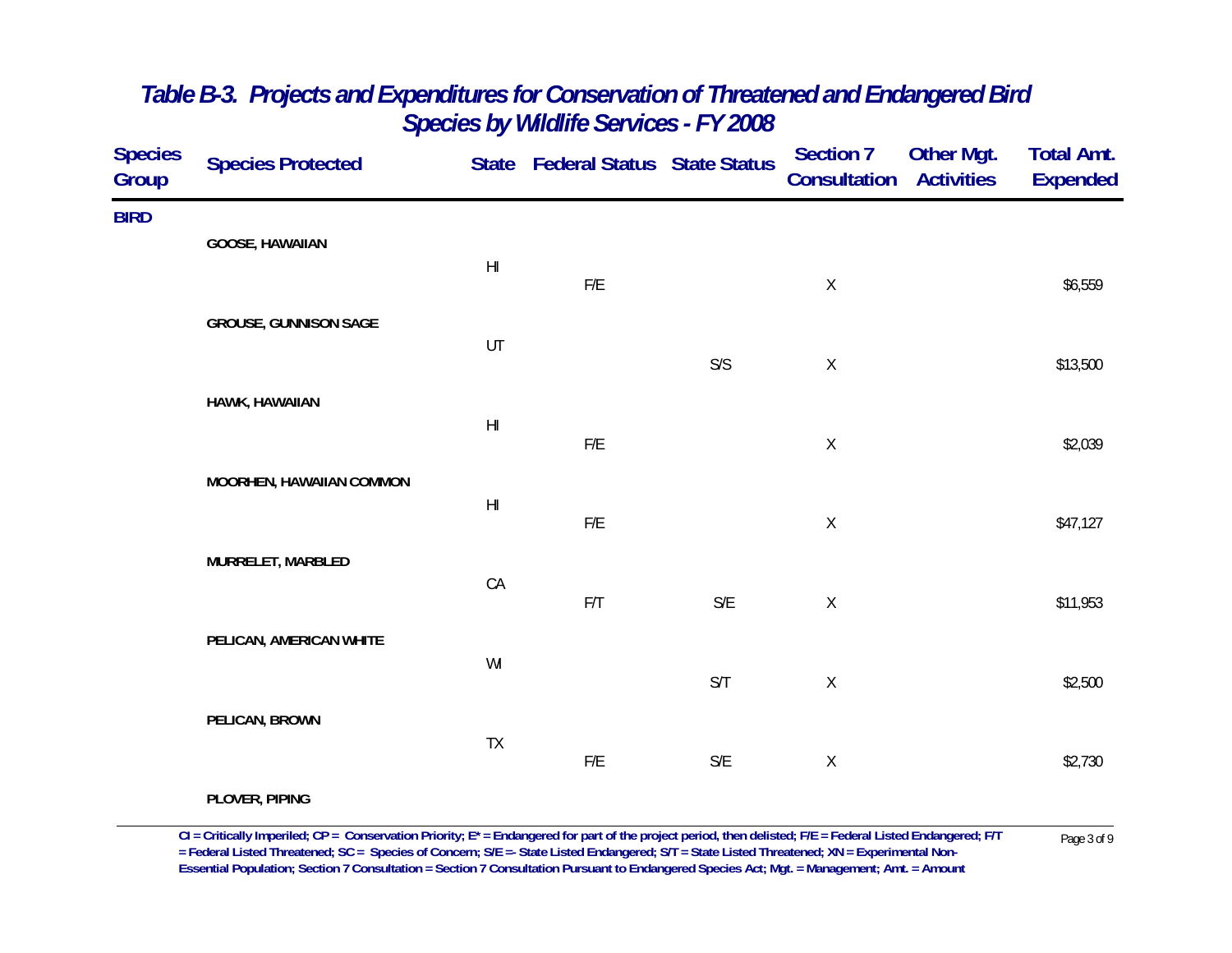| <b>Species</b><br>Group | <b>Species Protected</b>   |                 | State Federal Status State Status |                         | Section 7<br><b>Consultation</b> | Other Mgt.<br><b>Activities</b> | <b>Total Amt.</b><br><b>Expended</b> |
|-------------------------|----------------------------|-----------------|-----------------------------------|-------------------------|----------------------------------|---------------------------------|--------------------------------------|
| <b>BIRD</b>             |                            |                 |                                   |                         |                                  |                                 |                                      |
|                         | PLOVER, PIPING             |                 |                                   |                         |                                  |                                 |                                      |
|                         |                            | $\mathsf{FL}$   | $\mathsf{F}/\mathsf{E}$           |                         | $\mathsf X$                      |                                 | \$17,284                             |
|                         |                            | MA              |                                   | $\mathsf{S}/\mathsf{T}$ | $\mathsf X$                      | $\mathsf X$                     | \$5,890                              |
|                         |                            | ME              | $\mathsf{F}/\mathsf{T}$           |                         |                                  |                                 |                                      |
|                         |                            |                 | F/T                               | $\mathsf{S}/\mathsf{E}$ | $\mathsf X$                      |                                 | \$14,362                             |
|                         |                            | $\mathsf{MI}$   | $\mathsf{F}/\mathsf{E}$           | $\mathsf{S}/\mathsf{E}$ | $\mathsf X$                      |                                 | \$3,976                              |
|                         |                            | MT              |                                   | S/T                     |                                  |                                 |                                      |
|                         |                            | ${\sf NC}$      | $\mathsf{F}/\mathsf{T}$           |                         |                                  | $\mathsf X$                     | \$253                                |
|                         |                            |                 | F/T                               |                         | $\mathsf X$                      | $\mathsf X$                     | \$1,807                              |
|                         |                            | $\sf NE$        | ${\sf F/E}$                       |                         | $\mathsf X$                      |                                 | \$12,000                             |
|                         |                            | $\mathsf{NH}\,$ |                                   |                         |                                  |                                 |                                      |
|                         |                            | $\mathsf{NJ}$   | ${\sf F/E}$                       |                         | $\mathsf X$                      |                                 | \$7,760                              |
|                         |                            |                 | ${\sf F/E}$                       |                         | $\mathsf X$                      |                                 | \$22,073                             |
|                         |                            | <b>NY</b>       | F/T                               |                         | $\mathsf X$                      |                                 | \$1,628                              |
|                         | PLOVER, SOUTHEASTERN SNOWY |                 |                                   |                         |                                  |                                 |                                      |
|                         |                            | FL              |                                   |                         |                                  |                                 |                                      |
|                         |                            |                 |                                   | $\mathsf{S}/\mathsf{T}$ | $\mathsf X$                      |                                 | \$17,444                             |
|                         | PLOVER, WESTERN SNOWY      |                 |                                   |                         |                                  |                                 |                                      |
|                         |                            | ${\sf CA}$      |                                   |                         |                                  |                                 |                                      |

 $CI = Critically$  Imperiled;  $CP = \text{Conservation Priority}; E^* = \text{Endangered for part of the project period, then deleted; F/E = Federal listed Endanged; F/T  
= Federal listed Thread, SC = Species of \text{Concern}; S/E = State listed Endanged; S/T = State Listed Thread and P/T = Experimental Non-$ **Essential Population; Section 7 Consultation = Section 7 Consultation Pursuant to Endangered Species Act; Mgt. = Management; Amt. = Amount**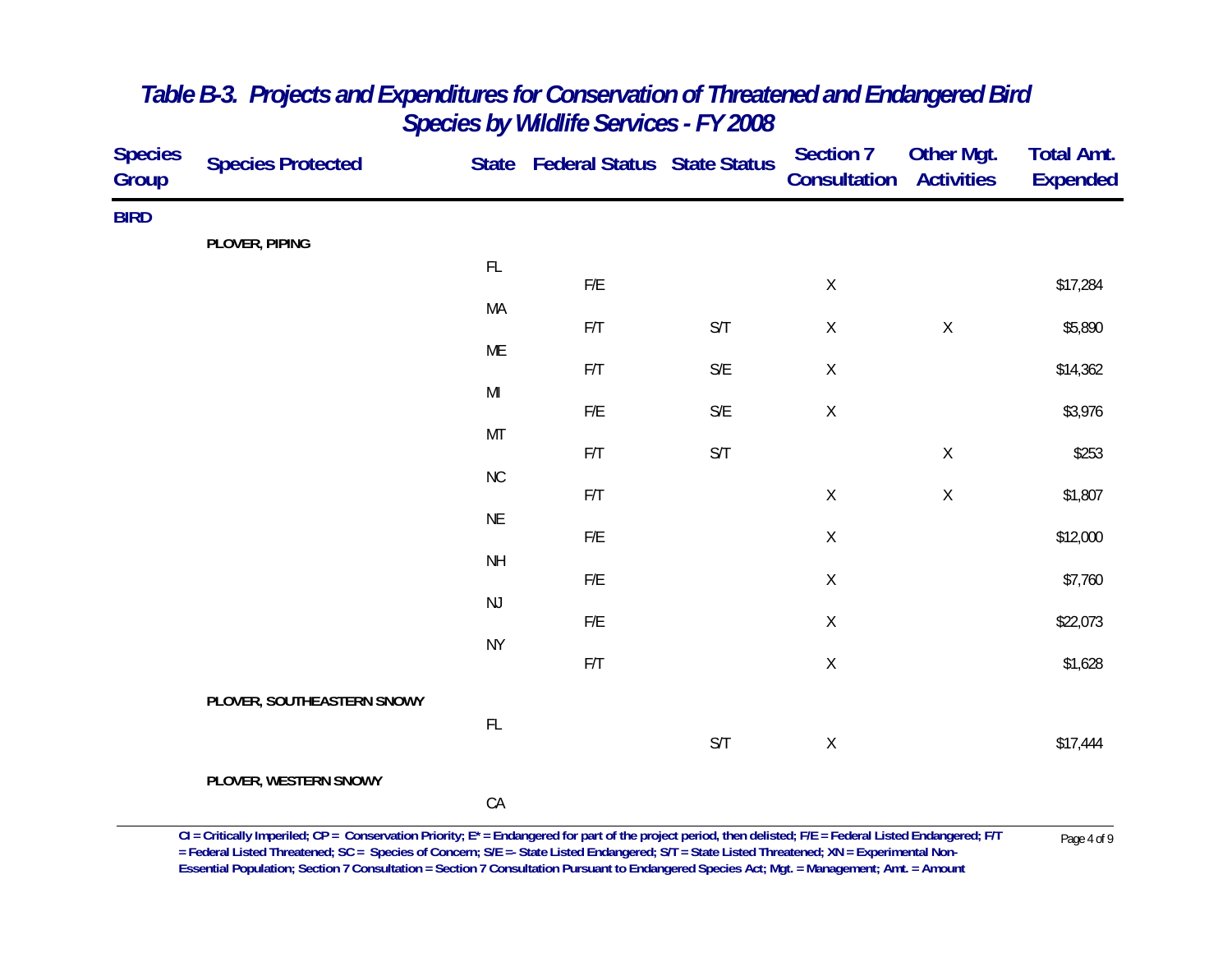| <b>Species</b><br><b>Group</b> | <b>Species Protected</b>            |               | State Federal Status State Status |                         | <b>Section 7</b><br>Consultation | <b>Other Mgt.</b><br><b>Activities</b> | <b>Total Amt.</b><br><b>Expended</b> |
|--------------------------------|-------------------------------------|---------------|-----------------------------------|-------------------------|----------------------------------|----------------------------------------|--------------------------------------|
| <b>BIRD</b>                    |                                     |               |                                   |                         |                                  |                                        |                                      |
|                                | PLOVER, WESTERN SNOWY               |               |                                   |                         |                                  |                                        |                                      |
|                                |                                     | CA            | F/T                               |                         | $\mathsf X$                      |                                        | \$189,853                            |
|                                |                                     | OR            |                                   |                         |                                  |                                        |                                      |
|                                |                                     |               | F/T                               |                         | $\mathsf X$                      |                                        | \$90,000                             |
|                                | PRAIRIE-CHICKEN, ATTWATER'S GREATER |               |                                   |                         |                                  |                                        |                                      |
|                                |                                     | TX            | F/E                               | S/E                     | $\mathsf X$                      |                                        | \$7,500                              |
|                                |                                     |               |                                   |                         |                                  |                                        |                                      |
|                                | RAIL, CALIFORNIA CLAPPER            | CA            |                                   |                         |                                  |                                        |                                      |
|                                |                                     |               | $\mathsf{F}/\mathsf{E}$           | $\mathsf{S}/\mathsf{E}$ | $\mathsf X$                      |                                        | \$149,469                            |
|                                | RAIL, GUAM                          |               |                                   |                         |                                  |                                        |                                      |
|                                |                                     | GU            |                                   |                         |                                  |                                        |                                      |
|                                |                                     |               | $\mathsf{F}/\mathsf{E}$           |                         | $\mathsf X$                      |                                        | \$200,000                            |
|                                | RAIL, LIGHT FOOTED CLAPPER          |               |                                   |                         |                                  |                                        |                                      |
|                                |                                     | CA            |                                   |                         |                                  |                                        |                                      |
|                                |                                     |               | ${\sf F/E}$                       | $\mathsf{S}/\mathsf{E}$ | $\mathsf X$                      |                                        | \$42,768                             |
|                                | <b>SKIMMER, BLACK</b>               |               |                                   |                         |                                  |                                        |                                      |
|                                |                                     | NC            |                                   | S/T                     | $\mathsf{X}$                     | $\mathsf X$                            | \$1,807                              |
|                                |                                     | $\mathsf{NJ}$ |                                   |                         |                                  |                                        |                                      |
|                                |                                     |               |                                   | S/E                     | $\mathsf X$                      |                                        | \$500                                |
|                                |                                     |               |                                   |                         |                                  |                                        |                                      |

**SPARROW, FLORIDA GRASSHOPPER**

 $CI$  = Critically Imperiled;  $CP$  = Conservation Priority;  $E^*$  = Endangered for part of the project period, then delisted;  $F/E$  = Federal Listed Endangered;  $F/T$  Page 5 of 9<br>= Federal Listed Threatened; SC = Species of Co **Essential Population; Section 7 Consultation = Section 7 Consultation Pursuant to Endangered Species Act; Mgt. = Management; Amt. = Amount**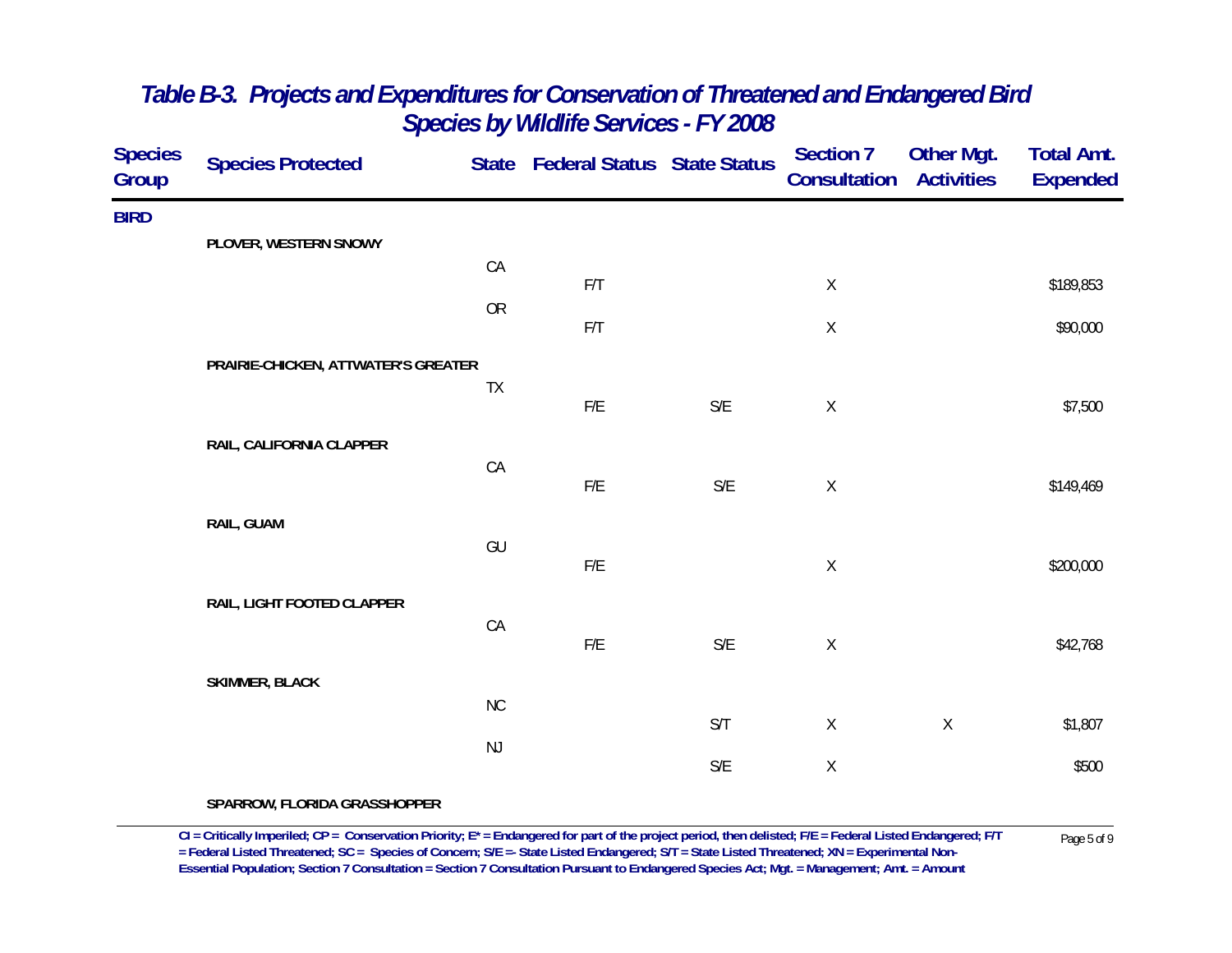| <b>Species</b><br>Group | <b>Species Protected</b>     |                        | State Federal Status State Status |                         | <b>Section 7</b><br>Consultation | <b>Other Mgt.</b><br><b>Activities</b> | <b>Total Amt.</b><br><b>Expended</b> |
|-------------------------|------------------------------|------------------------|-----------------------------------|-------------------------|----------------------------------|----------------------------------------|--------------------------------------|
| <b>BIRD</b>             | SPARROW, FLORIDA GRASSHOPPER | $\mathsf{FL}$          |                                   |                         |                                  |                                        |                                      |
|                         | STARLING, MICRONESIAN        |                        | ${\sf F/E}$                       |                         | $\mathsf X$                      |                                        | \$90,511                             |
|                         |                              | GU                     |                                   | $\mathsf{S}/\mathsf{E}$ | $\mathsf X$                      | $\mathsf X$                            | \$0                                  |
|                         | STILT, HAWAIIAN              | $\mathsf{H}\mathsf{I}$ | ${\sf F/E}$                       |                         | $\mathsf X$                      |                                        | \$90,208                             |
|                         | STORK, WOOD                  | $\mathsf{FL}$          |                                   |                         |                                  |                                        |                                      |
|                         | SWIFTLET, MARIANA GRAY       |                        | ${\sf F/E}$                       | $\mathsf{S}/\mathsf{E}$ | $\mathsf X$                      |                                        | \$12,500                             |
|                         |                              | GU                     | ${\sf F/E}$                       |                         | $\mathsf X$                      |                                        | \$121,000                            |
|                         | <b>TERN, ARCTIC</b>          | MA                     |                                   | S/SC                    | $\mathsf X$                      |                                        | \$750                                |
|                         | TERN, CALIFORNIA LEAST       | CA                     |                                   |                         |                                  |                                        |                                      |
|                         | TERN, COMMON                 |                        | ${\sf F/E}$                       | $\mathsf{S}/\mathsf{E}$ | $\mathsf X$                      |                                        | \$194,320                            |

 $CI = Critically$  Imperiled;  $CP = \text{Conservation Priority}; E^* = \text{Endangered for part of the project period, then deleted; F/E = Federal listed Endanged; F/T = \text{Pederal Listed Thread, F/T} = \text{Pageral Instead; FCE = \text{Spherical, FCE} = \text{Pageral Listed Thread, FCE = \text{Spherical, FCE} = \text{Pageral Listed Thread, FCE = \text{Spherical, FCE}} = \text{Pageral Listed Thread, FCE = \text{Spherical, FCE} = \text{Pageral Listed Thread, FCE = \text{Spherical, FCE} = \text{Pageral Listed Thread, FCE = \text{Spherical, FCE}} = \text{Pageral Listed Thread, FCE =$ **Essential Population; Section 7 Consultation = Section 7 Consultation Pursuant to Endangered Species Act; Mgt. = Management; Amt. = Amount**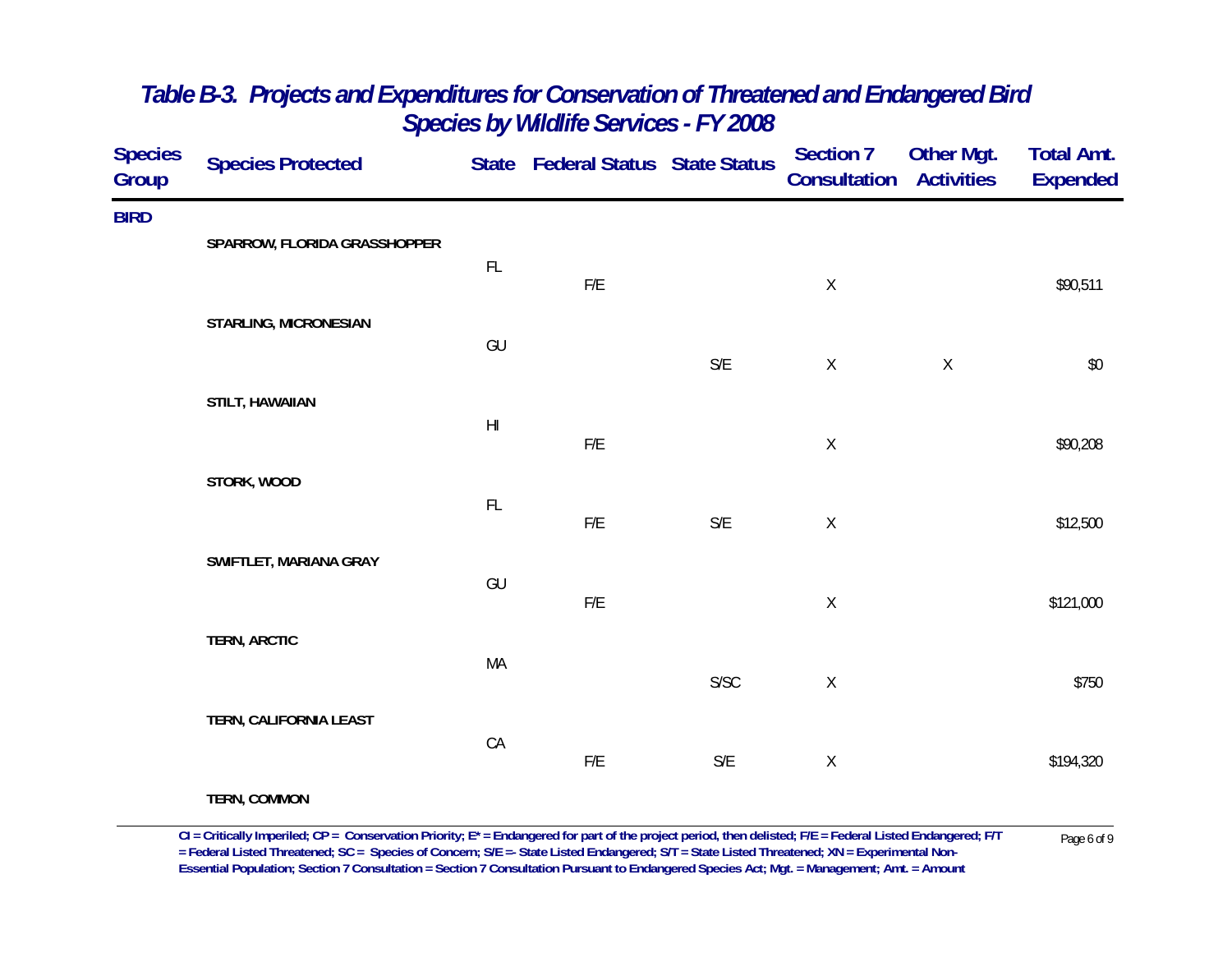| <b>Species</b><br>Group | <b>Species Protected</b> |                 | State Federal Status State Status |                         | <b>Section 7</b><br>Consultation | Other Mgt.<br><b>Activities</b> | <b>Total Amt.</b><br><b>Expended</b> |
|-------------------------|--------------------------|-----------------|-----------------------------------|-------------------------|----------------------------------|---------------------------------|--------------------------------------|
| <b>BIRD</b>             |                          |                 |                                   |                         |                                  |                                 |                                      |
|                         | <b>TERN, COMMON</b>      | MA              |                                   |                         |                                  |                                 |                                      |
|                         |                          | <b>MN</b>       |                                   | ${\sf S/SC}$            | $\mathsf X$                      | $\mathsf X$                     | \$790                                |
|                         |                          | ${\sf NC}$      |                                   | $\mathsf{S}/\mathsf{T}$ | $\mathsf X$                      |                                 | \$2,900                              |
|                         |                          |                 |                                   | $\mathsf{S}/\mathsf{T}$ | $\mathsf X$                      | $\mathsf X$                     | \$1,807                              |
|                         |                          | $\mathsf{NH}\,$ |                                   | $\mathsf{S}/\mathsf{E}$ | $\mathsf X$                      |                                 | \$300                                |
|                         | TERN, GULL-BILLED        |                 |                                   |                         |                                  |                                 |                                      |
|                         |                          | ${\sf NC}$      |                                   | $\mathsf{S}/\mathsf{T}$ | $\mathsf X$                      | $\mathsf X$                     | \$1,807                              |
|                         | TERN, LEAST              |                 |                                   |                         |                                  |                                 |                                      |
|                         |                          | $\mathsf{FL}$   |                                   | $\mathsf{S}/\mathsf{T}$ | $\mathsf X$                      |                                 | \$19,444                             |
|                         |                          | ${\sf IN}$      | $\mathsf{F}/\mathsf{E}$           | $\mathsf{S}/\mathsf{E}$ |                                  | $\mathsf X$                     | \$1,200                              |
|                         |                          | MA              |                                   | ${\sf S/SC}$            | $\mathsf X$                      | $\mathsf X$                     | \$5,890                              |
|                         |                          | ME              |                                   | $\mathsf{S}/\mathsf{E}$ | $\mathsf X$                      |                                 | \$14,362                             |
|                         |                          | MT              |                                   |                         |                                  |                                 |                                      |
|                         |                          | ${\sf NC}$      | $\mathsf{F}/\mathsf{E}$           | $\mathsf{S}/\mathsf{E}$ |                                  | $\mathsf X$                     | \$253                                |
|                         |                          | $\sf NE$        |                                   | ${\sf S/SC}$            | $\mathsf X$                      | $\mathsf X$                     | \$1,807                              |
|                         |                          |                 |                                   |                         |                                  |                                 |                                      |

 $CI = Critically$  Imperiled;  $CP = \text{Conservation Priority}; E^* = \text{Endangered for part of the project period, then deleted; F/E = Federal Listed Endanged; F/T = \text{Federal Listed Thread-Thread; F/T = \text{Pager} and \text{Borel} and \text{Cone}}$ <br>= Federal Listed Threatened;  $SC = \text{Species of Concern; } S/E = \text{State Listed Endangered; S/T = State Listed Thread-Thread; } XN = \text{Experimental Non-}$ **Essential Population; Section 7 Consultation = Section 7 Consultation Pursuant to Endangered Species Act; Mgt. = Management; Amt. = Amount**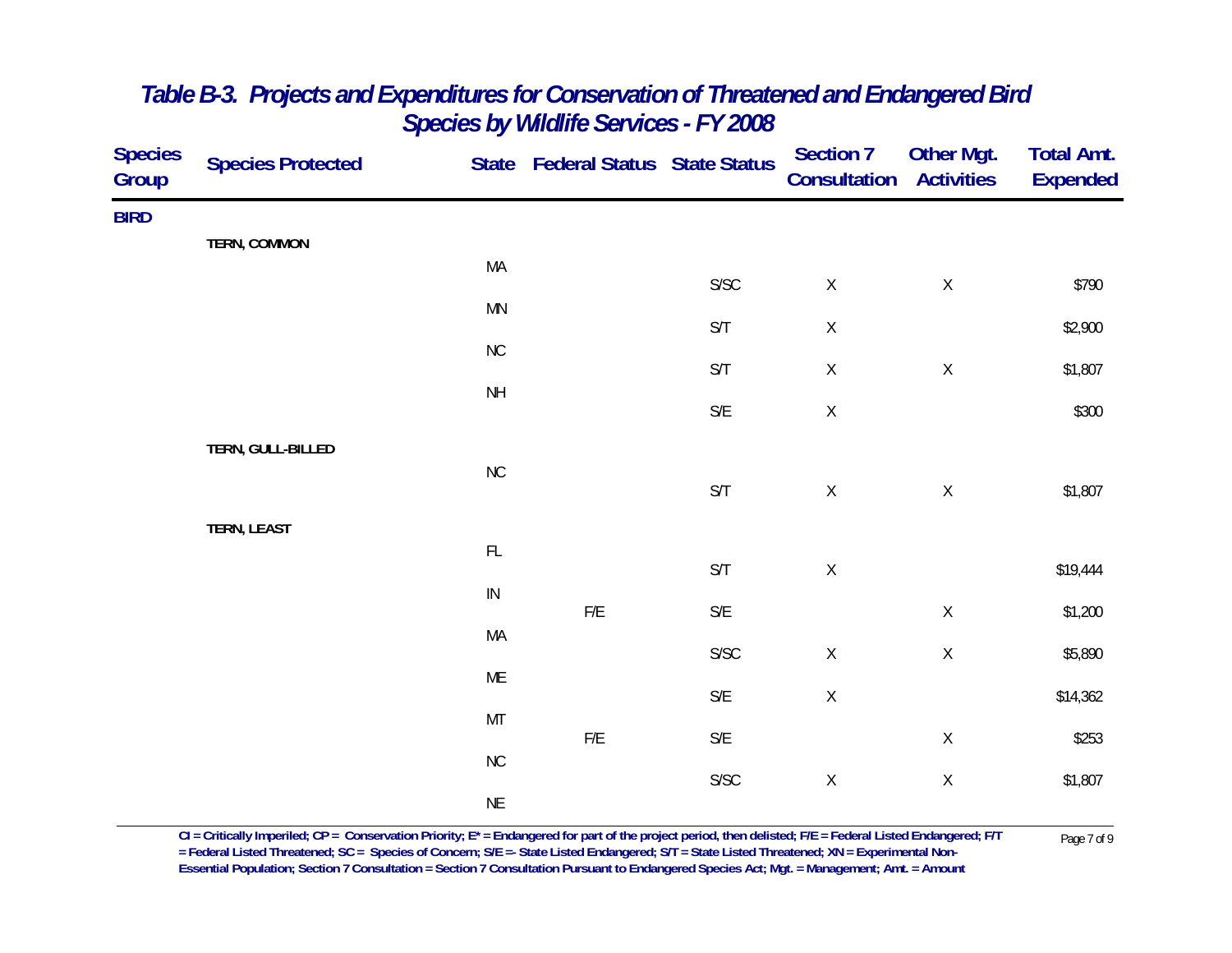| <b>Species</b><br>Group | <b>Species Protected</b>   |               | State Federal Status State Status |                         | Section 7<br>Consultation | <b>Other Mgt.</b><br><b>Activities</b> | <b>Total Amt.</b><br><b>Expended</b> |
|-------------------------|----------------------------|---------------|-----------------------------------|-------------------------|---------------------------|----------------------------------------|--------------------------------------|
| <b>BIRD</b>             |                            |               |                                   |                         |                           |                                        |                                      |
|                         | TERN, LEAST                |               |                                   |                         |                           |                                        |                                      |
|                         |                            | <b>NE</b>     | F/E                               |                         | $\mathsf X$               |                                        | \$12,000                             |
|                         |                            | $\mathsf{NJ}$ |                                   |                         |                           |                                        |                                      |
|                         |                            | <b>NY</b>     |                                   | $\mathsf{S}/\mathsf{E}$ | $\mathsf X$               |                                        | \$1,000                              |
|                         |                            |               |                                   | $\mathsf{S}/\mathsf{T}$ | $\mathsf X$               |                                        | \$543                                |
|                         | <b>TERN, ROSEATE</b>       |               |                                   |                         |                           |                                        |                                      |
|                         |                            | CT            |                                   |                         |                           |                                        |                                      |
|                         |                            | $\mathsf{FL}$ | F/E                               | $\mathsf{S}/\mathsf{E}$ | $\mathsf X$               |                                        | \$3,200                              |
|                         |                            |               | F/E                               |                         | $\mathsf X$               |                                        | \$11,200                             |
|                         |                            | MA            | F/E                               | $\mathsf{S}/\mathsf{E}$ |                           | $\mathsf X$                            | \$40                                 |
|                         |                            | ${\sf NC}$    |                                   |                         |                           |                                        |                                      |
|                         |                            |               | ${\sf F/E}$                       |                         | $\mathsf X$               | $\mathsf X$                            | \$1,807                              |
|                         |                            | <b>NH</b>     | F/E                               |                         | $\mathsf X$               |                                        | \$500                                |
|                         | <b>VIREO, LEAST BELL'S</b> |               |                                   |                         |                           |                                        |                                      |
|                         |                            | CA            |                                   |                         |                           |                                        |                                      |
|                         |                            |               | F/E                               | $\mathsf{S}/\mathsf{E}$ | $\mathsf X$               |                                        | \$3,661                              |
|                         | WARBLER, GOLDEN-CHEEKED    |               |                                   |                         |                           |                                        |                                      |
|                         |                            | ${\sf TX}$    | ${\sf F/E}$                       | $\mathsf{S}/\mathsf{E}$ |                           | $\mathsf X$                            | \$2,000                              |
|                         |                            |               |                                   |                         |                           |                                        |                                      |

CI = Critically Imperiled; CP = Conservation Priority; E\* = Endangered for part of the project period, then delisted; F/E = Federal Listed Endangered; F/T Page 8 of 9<br>= Federal Listed Threatened; SC = Species of Concern; **Essential Population; Section 7 Consultation = Section 7 Consultation Pursuant to Endangered Species Act; Mgt. = Management; Amt. = Amount**